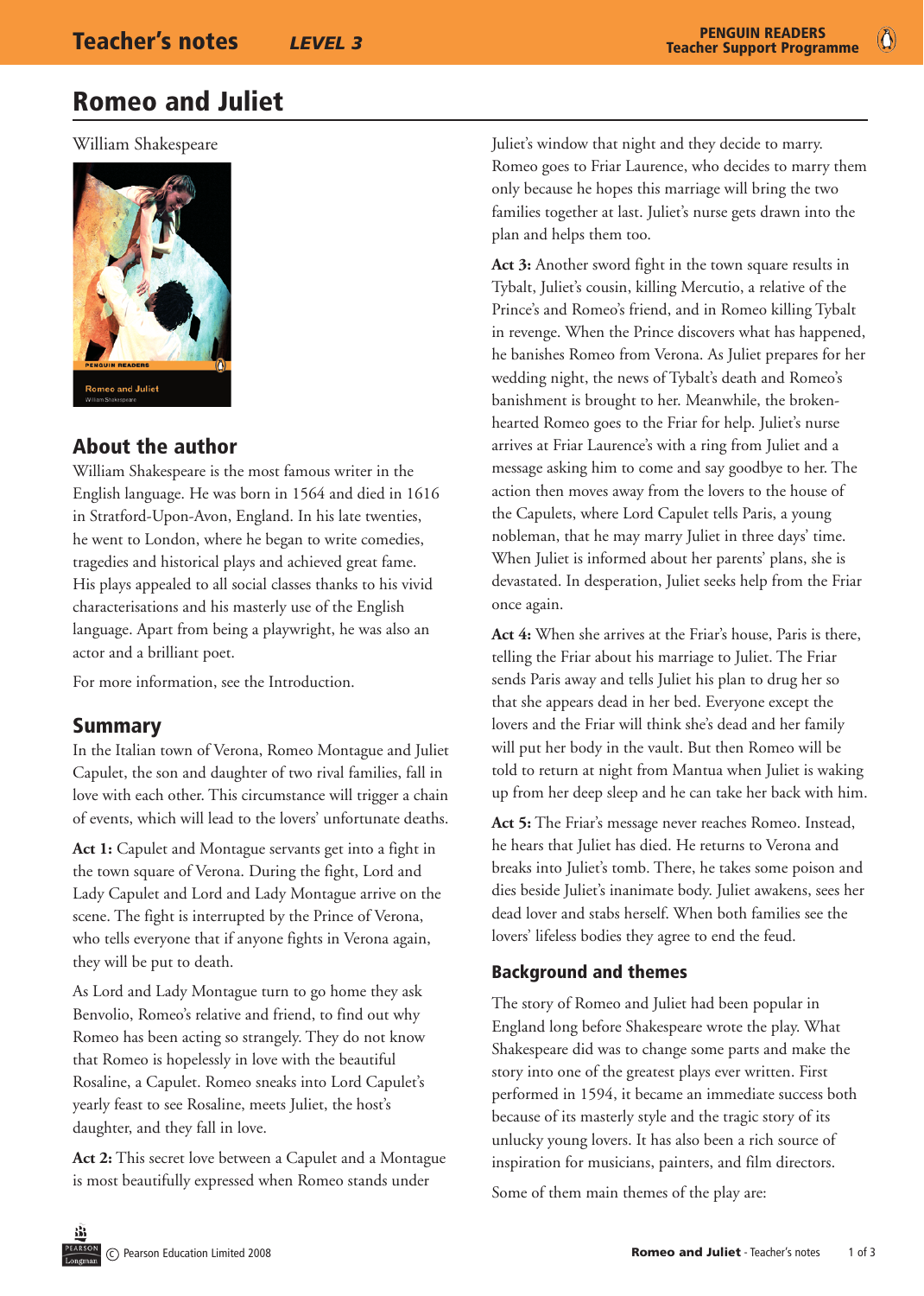# Romeo and Juliet

**Love vs. hatred:** Can hatred destroy love or is love more powerful?

**Order vs. disorder:** Is civil disorder to be attributed to a ruler's weakness or flaws?

**Free will vs. destiny/chance:** Do we govern the course of our lives or is it governed by external forces?

Passion vs. reason: Is our reason a better guide than our strong feelings? Do emotions lead to mistakes we cannot go back on?

**Adult responsibility:** Are Friar Laurence and Romeo and Juliet's relatives responsible for the young couple's deaths?

## Discussion activities

## Introduction and page viii

#### Before reading

**1 Shakespeare is the most famous playwright in the English language. Is there a similar writer in the students' language? Ask students to fill in the chart with similar information about that writer.**

| William Shakespeare  |  |
|----------------------|--|
| He was born in 1564. |  |
| He died in 1616.     |  |
| He lived in England. |  |
| He wrote 37 plays.   |  |

**2 Research:** Ask students to bring a map of Europe in order to place a) England and Shakespeare's birthplace – Stratford on Avon – and b) Italy and Verona – the setting of Romeo and Juliet.

#### While reading

- **3 Read carefully:** Shakespeare's *Romeo and Juliet* Have students check the origin of the play. *Was the story of Romeo and Juliet Shakespeare's idea? Where did he take it from?*
- **4 Read carefully:** Only a love story? Have students check whether the play is solely about love.

*Is the play only about love? Will it be boring?*

#### After reading

**5 Discuss:** Acting

Have students read the list of characters and then choose which character they would like to be in a future play at school.

#### Act 1

#### Before reading

**Discuss:** Going to the theatre *Have you ever been to the theatre to see a play by Shakespeare? Have you ever watched a film of one of Shakespeare's plays? Did you like it?*

#### While reading

**7 Discuss:** Relatives vs. friends Have students discuss the difference between trusting friends and relatives. *Why does Romeo tell his friend Benvolio about his* 

*problem and not his father? Is this usual with young people?*

**8 Guess:** Tybalt

Have students discuss what Tybalt means by the words he says before leaving the party (page 9).

**Discuss:** Romeo and Juliet's love (page 10) Have students discuss whether they believe in love at first sight. *Do Juliet's first words to Romeo surprise you? Why or why not?*

### After reading

**10 Artwork:** A Valentine As if they were Romeo, ask your students to design a card for Rosaline on Saint Valentine's day (14 February).

**11 Discuss:** Bad Dreams

Have students discuss whether dreams can tell us about our future or not. *Romeo has had a bad dream and is very much afraid. Have any of your dreams come true?* 

**12 Write:** A future wife/husband Have students write a short paragraph on the kind of person their parents would like them to marry or wanted them to marry.

## Act 2

#### Before reading

**13 Guess:** Romeo and Juliet's future Have students discuss the couple's immediate future *How will Romeo and Juliet meet if their families are* 

#### While reading

**14 Discuss:** Time and love

Have students discuss the following: *Juliet is afraid because their love has happened too suddenly? Do you agree with her? How long does it take lovers to get to know each other?*

*enemies? Will they lie to them? Will they meet in secret?*

- **15 Discuss:** Friar Laurence Get students to discuss the friar's agreement to marry Romeo and Juliet without telling their parents. Is this right?
- **16 Discuss:** The type of play

Have students discuss the use of humour in the play. *Romeo and Juliet's story is very sad but it has scenes which are very funny. Why did Shakespeare put the Nurse in the play? Was it a good idea?*

## After reading

#### **17 Role play**

Have students dramatise the dialogue between Romeo and Juliet on pages 12 and 13 or that between Romeo and Friar Laurence on pages 16 and 17.